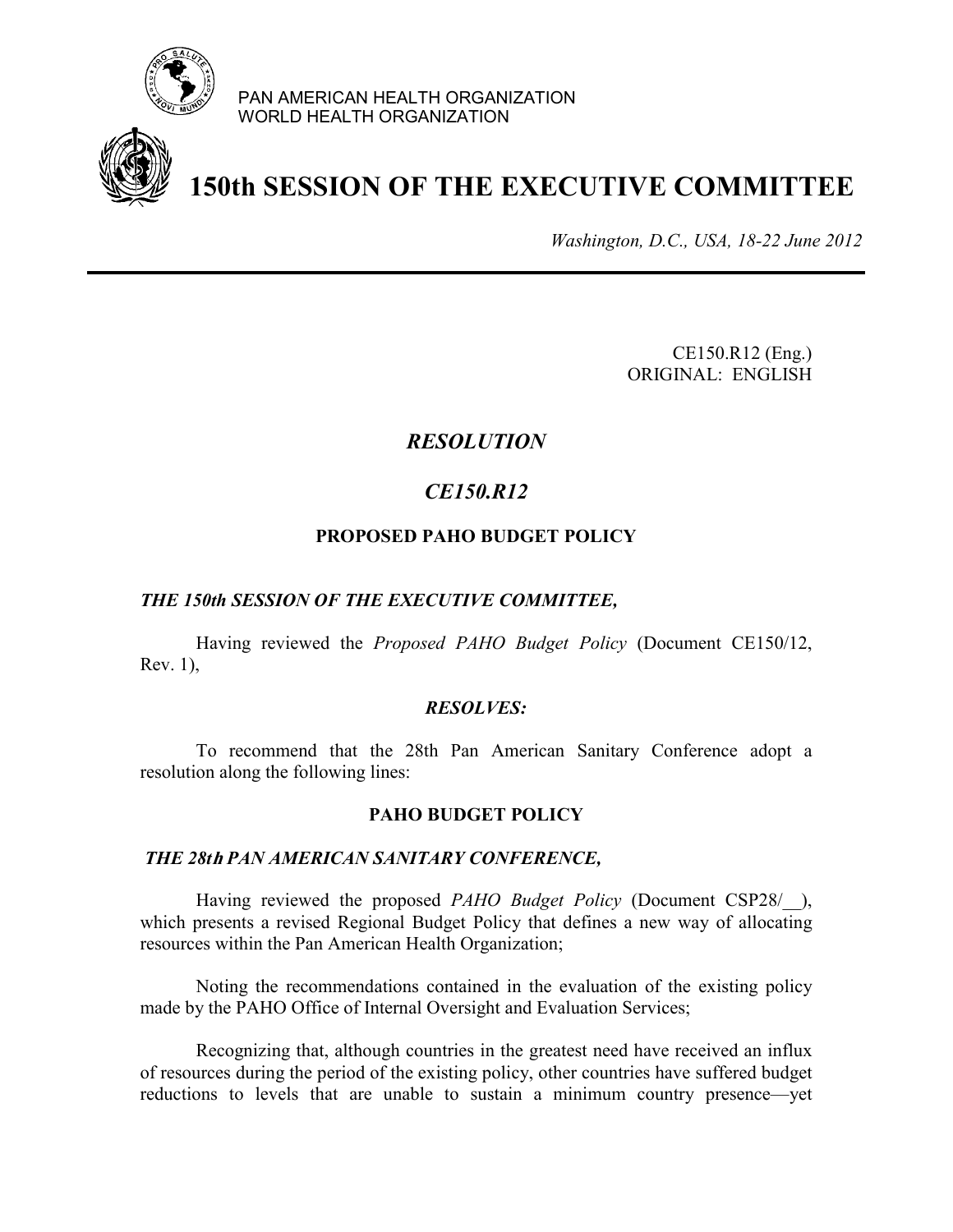CE150.R12 (Eng.) Page 2

notwithstanding, in the spirit of solidarity, have agreed to a distribution of resources that is workable within realistic and practical settings;

Mindful of the need to be aligned with the reform process now underway in the World Health Organization, and its possible implications for the Pan American Health Organization;

Considering the comments made by the Executive Committee,

## *RESOLVES:*

1. To thank the Consultative Group on the PAHO Budget Policy and the Pan American Sanitary Bureau (PASB) for their efforts to recommend modifications and introduce new criteria for the allocation of Regular Budget funds and Voluntary Contributions, both across PAHO's functional levels and among its country offices.

2. To take note of the proposed country budget allocation model for allocating resources among countries.

- 3. To approve the new PAHO Budget Policy with the following emphasis:
- (a) the Regular Budget allocation among the four functional levels of the Organization (i.e., Country, Inter-country, Subregional, and Regional) will be such that, with the aim of strengthening cooperation in countries, PASB will continuously strive to maintain optimal functional and organizational structures through internal and external assessments aimed at delivering the greatest level of impact in the countries, while still effectively responding to collective regional and subregional mandates;
- (b) the minimum Regular Budget share for the country level is initially set at 40% of the total Regular Budget, which is equal to the current share. The distribution among functional and organizational levels remains dynamic, allowing for budget ceiling adjustments throughout the planning process if necessary, always with the objective of improving results in countries;
- (c) in the reallocation of Regular Budget resources among countries, no country's core allocation shall be reduced by more than 50% of its proportional allocation among countries as approved in the Program and Budget 2012-2013. Furthermore, in no instance may the resulting Regular Budget allocation be less than the computed floor component (designed to provide a minimum country presence, as defined in the Policy) of the core portion;
- (d) with regard to key countries (as originally identified in the Strategic Plan 2003- 2007 for the Pan American Sanitary Bureau: Bolivia, Guyana, Haiti, Honduras,